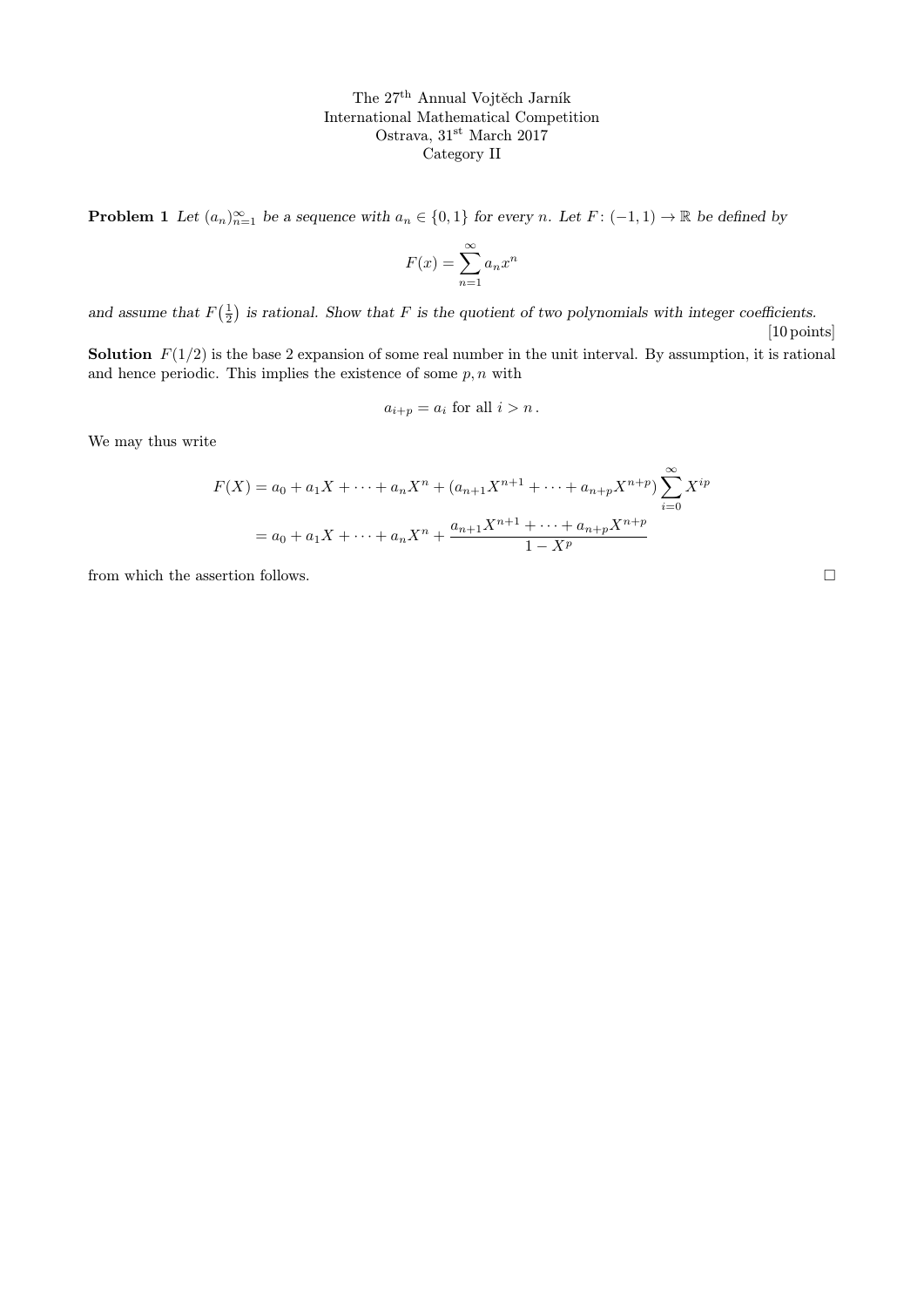The 27th Annual Vojtěch Jarník International Mathematical Competition Ostrava, 31<sup>st</sup> March 2017 Category II

**Problem 2** Prove or disprove the following statement. If  $g: (0,1) \rightarrow (0,1)$  is an increasing function and satisfies  $g(x) > x$  for all  $x \in (0, 1)$ , then there exists a continuous function  $f : (0, 1) \to \mathbb{R}$  satisfying  $f(x) < f(g(x))$  for all  $x \in (0, 1)$ , but  $f$  is not an increasing function. [10 points] all  $x \in (0, 1)$ , but f is not an increasing function.

**Solution** The statement is true, here is an example of such f: Let us denote  $z := g(1/2)$ . Then  $z > \frac{1}{2}$ . Let us define  $f(x) := x$  for  $x \in (0, \frac{1}{2}) \cup (z, 1)$  and we define  $f := h$  on  $[\frac{1}{2}, z]$  where  $h : [\frac{1}{2}, z] \to [\frac{1}{2}, z]$  is any continuous function which is not increasing and satisfies  $h(1/2) = 1/2$ ,  $h(z) = z$  and  $h(x) \in (1/2, z)$  on  $(1/2, z)$ . Then f is continuous on  $(0, 1)$ , it is not increasing and it satisfies  $f(x) < f(g(x))$ . In fact, if  $x \ge z$  or  $x \in (0, 1/2)$  with  $g(x) < 1/2$  we have

$$
f(g(x)) = g(x) > x = f(x) \, .
$$

If  $x \in (0, 1/2)$  with  $g(x) \ge 1/2$  we have  $g(x) < z$ ,

$$
f(g(x)) = h(g(x)) \ge 1/2 > x = f(x).
$$

If  $x \in [1/2, z)$ , then  $g(x) \ge g(1/2) = z$ ,

$$
f(g(x)) = g(x) \ge z > h(x) = f(x) .
$$

 $\Box$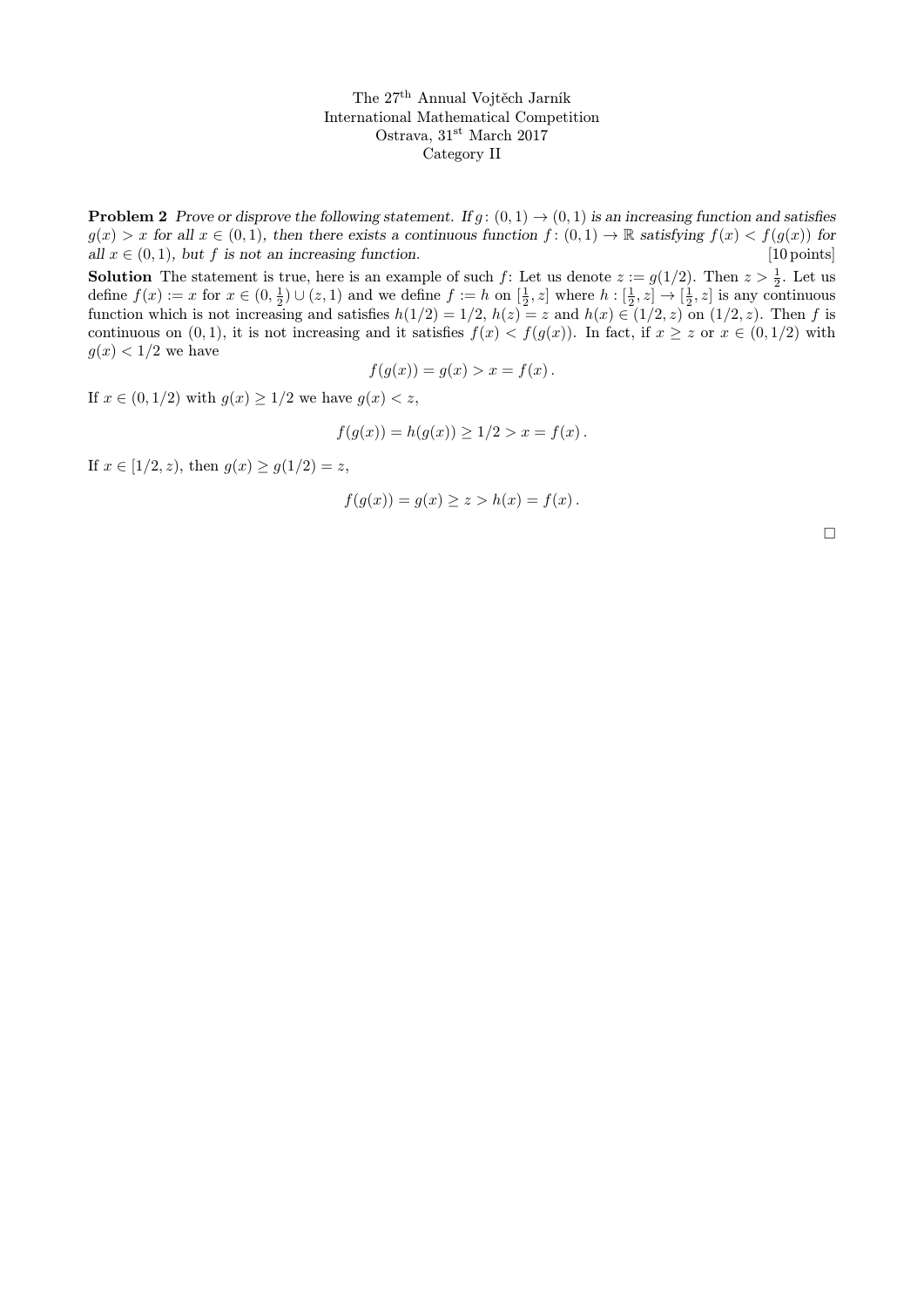The 27th Annual Vojtěch Jarník International Mathematical Competition Ostrava, 31st March 2017 Category II

**Problem 3** Let  $n \geq 2$  be an integer. Consider the system of equations

$$
x_1 + \frac{2}{x_2} = x_2 + \frac{2}{x_3} = \dots = x_n + \frac{2}{x_1}.
$$
 (1)

[10 points]

 $\Box$ 

- 1. Prove that (1) has infinitely many real solutions  $(x_1, \ldots, x_n)$  such that the numbers  $x_1, \ldots, x_n$  are distinct.
- 2. Prove that every solution  $(x_1, \ldots, x_n)$  of (1), such that the numbers  $x_1, \ldots, x_n$  are not all equal, satisfies  $|x_1x_2\cdots x_n|=2^{n/2}.$

**Solution 1** (a) The main idea is to put  $x_k = a \cdot \tan\left(t_0 + \frac{k\pi}{n}\right)$ n  $+ b$  with some real numbers  $a, b, t_0$ . It suffices to establish an identity like

$$
\left(a \cdot \tan\left(t - \frac{\pi}{n}\right)t + b\right) + \frac{2}{a \cdot \tan t + b} = (*) = \text{const.}
$$

Put  $T = \tan t$  and  $c = \tan \frac{\pi}{t}$  $\frac{n}{n}$ ; then

$$
(*) = b + a \frac{T - c}{1 + cT} + \frac{2}{aT + b}.
$$

Obviously we need  $a = bc$  for the common denominator; then

$$
(*) = b + bc \frac{T - c}{1 + cT} + \frac{2}{bcT + b} = 2b + \frac{2 - b^2(1 + c^2)}{b(1 + cT)}.
$$

This expression is constant in T if and only if  $b = \pm \sqrt{\frac{2}{1 + \frac{2}{c^2}}}$  $\frac{2}{1+c^2} = \pm$ √  $\overline{2}$  cos  $\frac{\pi}{2}$  $\frac{n}{n}$ .

Hence, with the choice  $b =$ √  $\overline{2}$  cos  $\frac{\pi}{2}$  $\frac{n}{n}$ ,  $a = bc =$ √  $\sqrt{2} \sin \frac{\pi}{2}$  $\frac{\pi}{n}$  and  $x_k = a \cdot \tan\left(t_0 + \frac{k\pi}{n}\right)$ n  $+ b$  with some  $t_0 \in [0, \pi)$ , we achieve  $(1)$ , except for finitely many  $t_0$  when one of the tangents is undefined.

(b) Due to the cyclic symmetry we may assume  $x_1 \neq x_2$ . Then

$$
x_2 - x_1 = \frac{2}{x_2} - \frac{2}{x_3} = \frac{2}{x_2 x_3} \cdot (x_3 - x_2) = \frac{2}{x_2 x_3} \cdot \frac{2}{x_3 x_4} \cdot (x_4 - x_3) = \dots = \frac{2}{x_2 x_3} \cdot \frac{2}{x_3 x_4} \cdot \dots \cdot \frac{2}{x_1 x_2} (x_2 - x_1),
$$
  

$$
x_1^2 x_2^2 \dots x_n^2 = 2^n.
$$

Solution 2 (b) Assume that

$$
x_1 + \frac{2}{x_2} = x_2 + \frac{2}{x_3} = \ldots = x_n + \frac{2}{x_1} = A
$$

with some real A and let  $M = \begin{pmatrix} A & -2 \\ 1 & 0 \end{pmatrix}$ . Then we have

$$
M\begin{pmatrix} x_{k+1} \\ 1 \end{pmatrix} = \begin{pmatrix} Ax_{k+1} - 2 \\ x_{k+1} \end{pmatrix} = x_{k+1} \cdot \begin{pmatrix} A - \frac{2}{x_{k+1}} \\ 1 \end{pmatrix} = x_{k+1} \cdot \begin{pmatrix} x_k \\ 1 \end{pmatrix}.
$$

By applying this for each  $k$ , we get

$$
M^n \begin{pmatrix} x_k \\ 1 \end{pmatrix} = x_1 x_2 \cdots x_n \cdot \begin{pmatrix} x_k \\ 1 \end{pmatrix}
$$

so,  $\begin{pmatrix} x_1 \\ 1 \end{pmatrix}$ 1  $\Big\}$ , ...,  $\Big\{ \frac{x_n}{1} \Big\}$ 1 are all eigenvectors of the matrix  $M^n$  with the common eigenvalue  $x_1x_2 \cdots x_n$ . Since the numbers  $x_1, \ldots, x_n$  are not all equal, the vectors  $\begin{pmatrix} x_1 \\ 1 \end{pmatrix}$ 1  $\bigg), \ldots, \bigg( \frac{x_n}{1} \bigg)$ 1 ) span the 2-dimensional space. So,  $M^n$  must be diagonal and  $M^n = x_1 x_2 \cdots x_n \cdot I$ .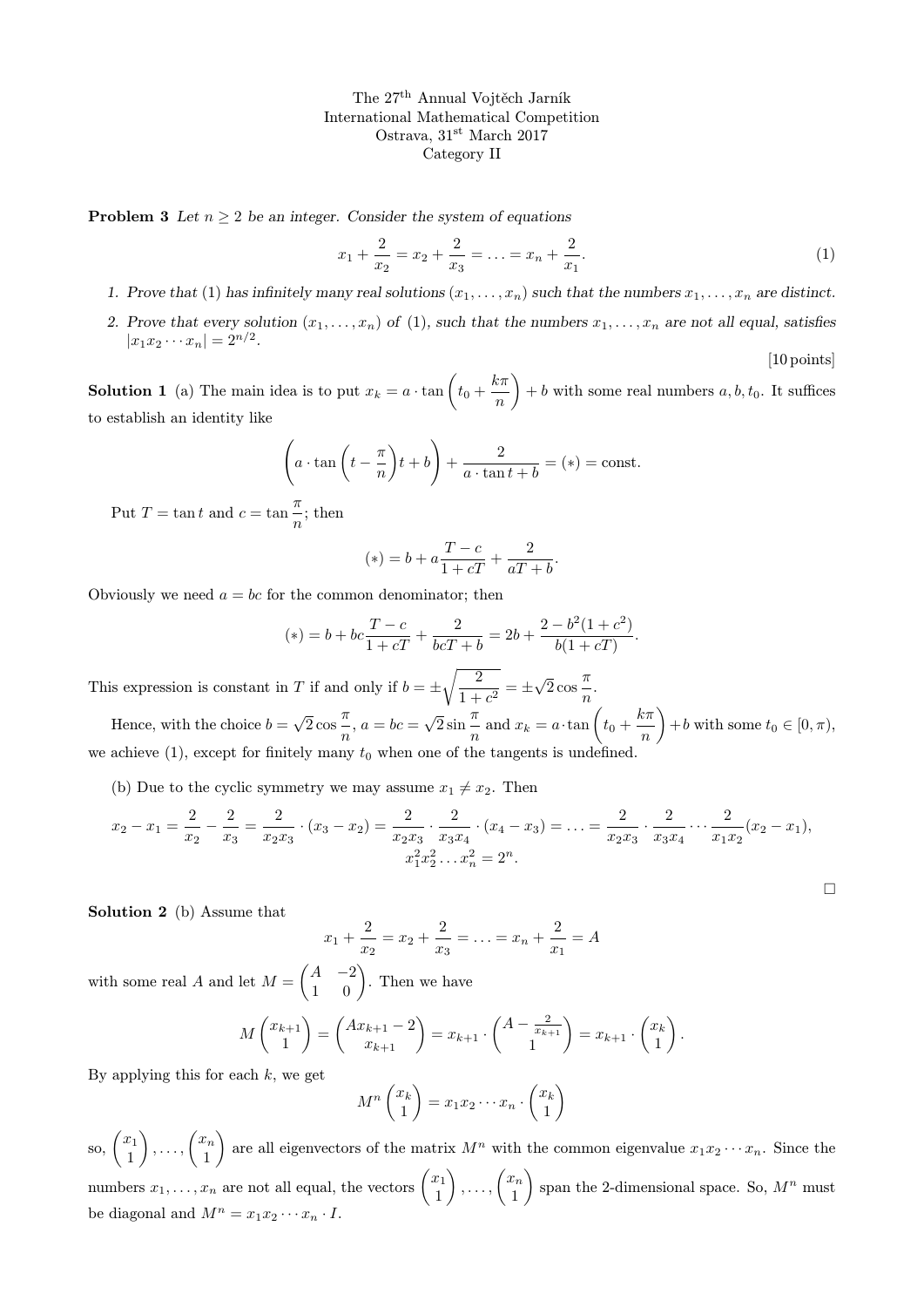From det  $M = 2$  we get  $2^n = \det M^n = \det(x_1 x_2 \cdots x_n \cdot I) = (x_1 x_2 \cdots x_n)^2$ , so  $|x_1 x_2 \cdots x_n| = 2^{n/2}$ .

(a) Choose the number A in such a way that the eigenvalues of M are  $\sqrt{2} \cdot e^{\pm \frac{\pi i}{n}}$ . That can be achieved by choosing  $A = \text{tr } M = -2$  $^{\circ}$ .  $\frac{\pi}{2}$  cos  $\frac{\pi}{4}$  $\frac{n}{n}$ . Then, we achieve  $M^n = 2^{n/2}I$  as well. Starting from an arbitrary vector  $\int x_n$ 1 ), we can determine  $\begin{pmatrix} x_{n-1} \\ 1 \end{pmatrix}$ 1  $\Big\}$ , ...,  $\Big\{ \frac{x_1}{1}$ 1 one by one; at the end the cycle will be closed. There are only finitely many starting values  $x_n$  when some  $x_k$  becomes zero by accident.